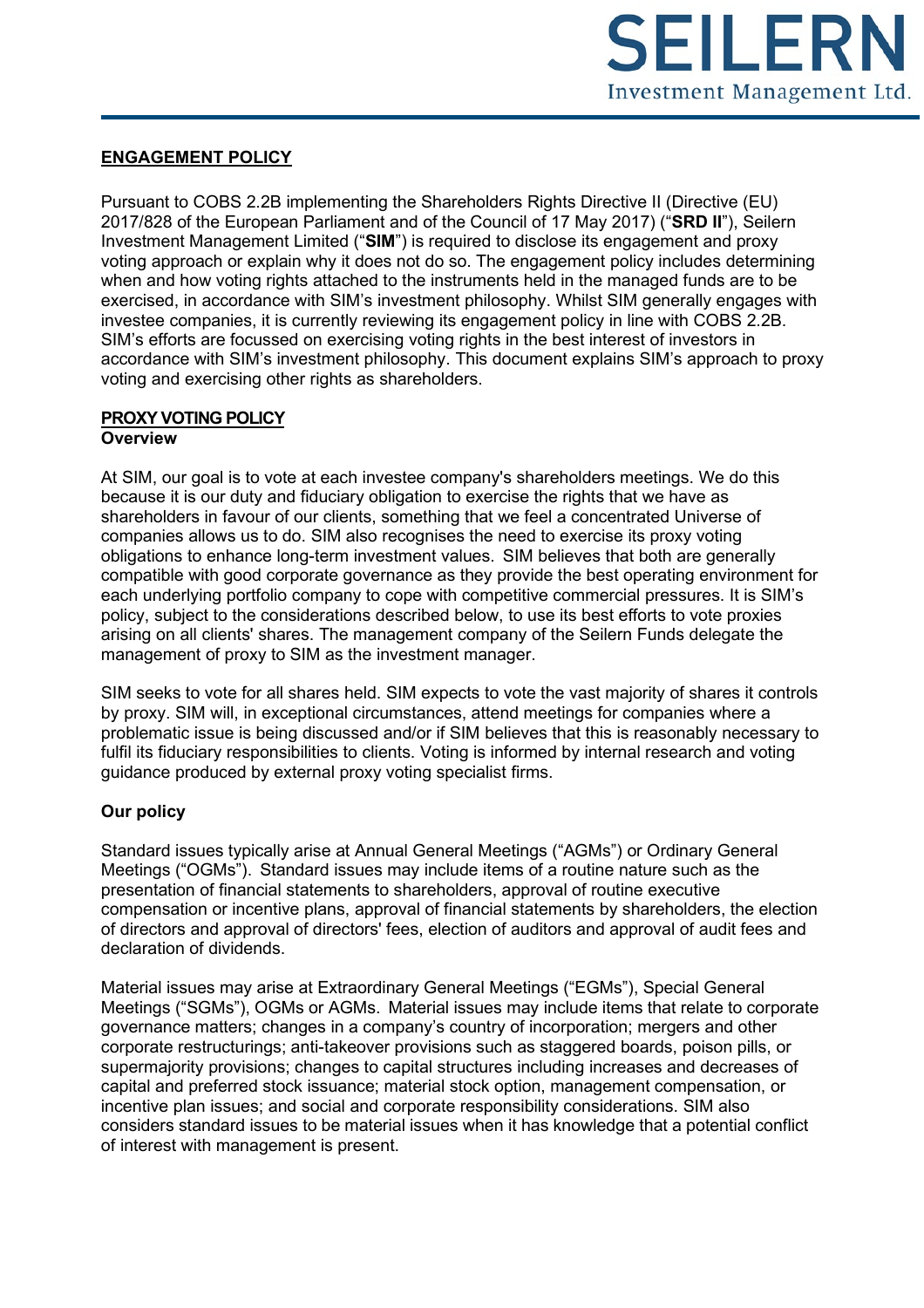

Investors are advised that when voting proxies in specific markets, SIM may be constrained by particular country or portfolio company specific issues. For example, some companies in the portfolio impose voting caps on the maximum number of proxy votes that any single outside shareholder may control. Others require all board issues to be resolved by a show of hands rather than a poll. As one nominee may hold all shares, these restrictions have the effect of substantially limiting the impact of any proxies cast. Furthermore, some companies in the portfolio may restrict SIM from voting proxies where disclosures of holdings or securities under SIM's control have not been made timely or in a format required under their articles of incorporation.

We publish aggregate data on how we vote. This can be found in the annual Proxy Voting Report, available on our website. In addition, we publish data on the proxy votes cast for the top 10 companies in each of the SIF sub-funds. Lastly, we publish data on proxy votes for any company where the funds have a significant holding. $^{\rm 1}$  $^{\rm 1}$  $^{\rm 1}$ 

Investors may also request to receive a summary of proxies voted or not voted and issues raised at meetings held by portfolio companies by contacting [clientservices@seilernfunds.com.](mailto:clientservices@seilernfunds.com) **How we vote**

The core philosophy at SIM is to invest in high-quality businesses that have the potential to grow sustainably over time. We select companies where we agree with the overall strategy, that have good management, oversight and compensation structures that align their interests with the shareholders, in other words, that the firm has excellent management and corporate governance, one of our Ten Golden Rules. Sustainable growth supported by a high-quality organisation is key. We vote FOR proposals that promote a business's sustainable growth and AGAINST proposals that undermine sustainable growth.

We part from the assumption that management will know how to run the business best. As such, we will vote with management recommendation unless we find that a proposal might jeopardise the sustainability of the business. We also actively encourage management to stay the course and continue running the company in the interest of shareholders.

Voting is tracked through the ISS portal and is reviewed annually by the Research Team and the Head of Research. To illustrate how SIM applies its proxy voting and corporate governance policies, please see our annual proxy voting report.

#### **When we vote against management**

In the event that we disagree with management on a particular proposal, we assess the degree to which the proposal might affect the sustainability of the business and offer the company an opportunity to present its case and offer SIM's view on the proposal. If we still disagree after this interaction, we will vote against management's recommendation. Ultimately, should the company choose a course of inaction, SIM may elect to sell the shares in the business and dispose of the position, on the grounds that the proposal is not in the interest of shareholders and has the risk of permanently impairing the overall sustainability of the business.

SIM keeps a register where we vote against management, explaining our decision. This register can be made available to investors of the Seilern Funds upon request. **When we abstain**

<span id="page-1-0"></span><sup>&</sup>lt;sup>1</sup> For the purposes of this policy, a significant holding is defined as any holding which exceeds 1 percent of the outstanding shares.